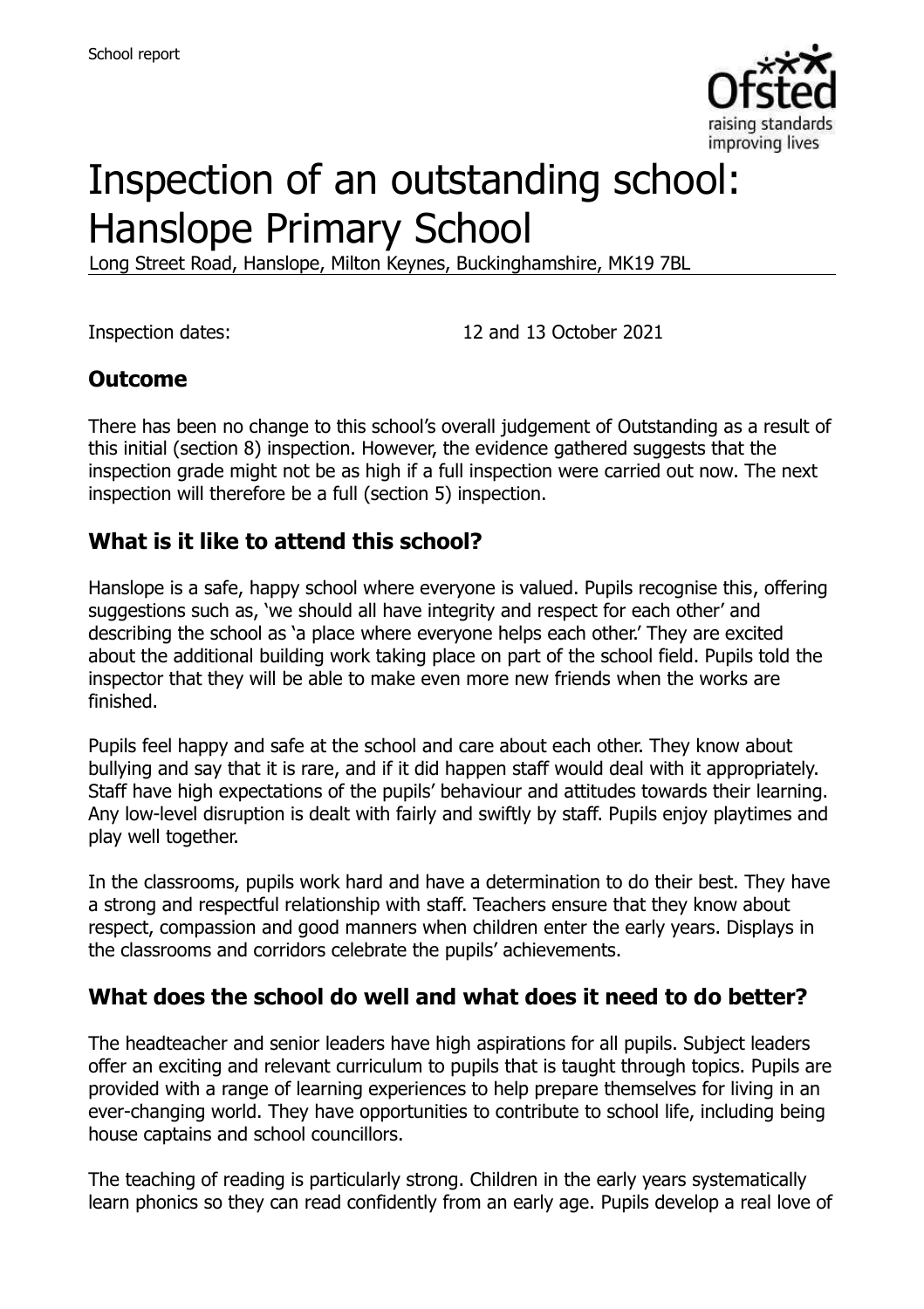

reading as they progress through the school. They talk with enthusiasm about their books and particularly value the time the school gives them to stop what they are doing and read. They enjoy visiting the library. Adults ask well-chosen questions to check pupils' understanding of the text. Staff ensure that any pupils who require it receive appropriate extra help with their reading when needed.

Pupils enjoy well-planned experiences that help them to remember and know more about the curriculum, for example the Year 3 Roman day that took place during the inspection. Children in the early years have access to a large, well-organised and practical outdoor learning area. They enjoy using a wide range of equipment such as child-friendly building materials to make large structures. Staff select well-chosen activities which promote children to develop rich speaking and listening skills during these sessions. Visits to the locality linked to the learning in class, for example Salcey Forest, enable pupils to deepen their understanding of nature.

Teachers adapt the curriculum to meet the needs of pupils with special educational needs and/or disabilities (SEND) and disadvantaged pupils very effectively. Consequently, adults support these pupils well to access the same curriculum as their friends.

Subject leaders have recently reviewed the curriculum. This review took account of the anticipated increase in pupil numbers joining the school over the next few years. Their ambitious plans set out what skills and knowledge leaders want pupils to learn in most subjects across the topics studied each year. However, topic plans do not contain enough detail about what pupils will learn in geography, design technology, music and computing. In these subjects, the knowledge and skills pupils learn need to be ordered precisely across the year groups. Leaders recognise that some staff are new to leading a subject and require some support to achieve this. The mathematics curriculum is clearly sequenced to ensure that pupils build on previous knowledge over time. Pupils speak confidently about their learning in mathematics.

Leaders have clear systems to check the curriculum, what teachers cover in their lessons and pupils' learning. Teachers regularly check what pupils know and understand. They ensure that pupils receive extra support when needed.

Leaders promote British values well. Pupils get regular opportunities to learn how to become responsible and respectful citizens through activities such as learning about democracy. Before the COVID-19 pandemic, pupils enjoyed attending a wide range of extra-curricular activities to develop their learning. Pupils told the inspector how much they enjoyed attending the pottery, cross-country, choir and football clubs.

Governors understand the strengths of the school and know the actions required for the school to develop, especially with the school expansion. They ask searching questions to leaders so that they have an accurate view of the school. They are keen to see further improvements in the curriculum.

Staff feel valued in the school. Teachers are at the heart of making adaptions to the education that pupils receive. Staff appreciate how leaders consider their well-being and offer support when needed.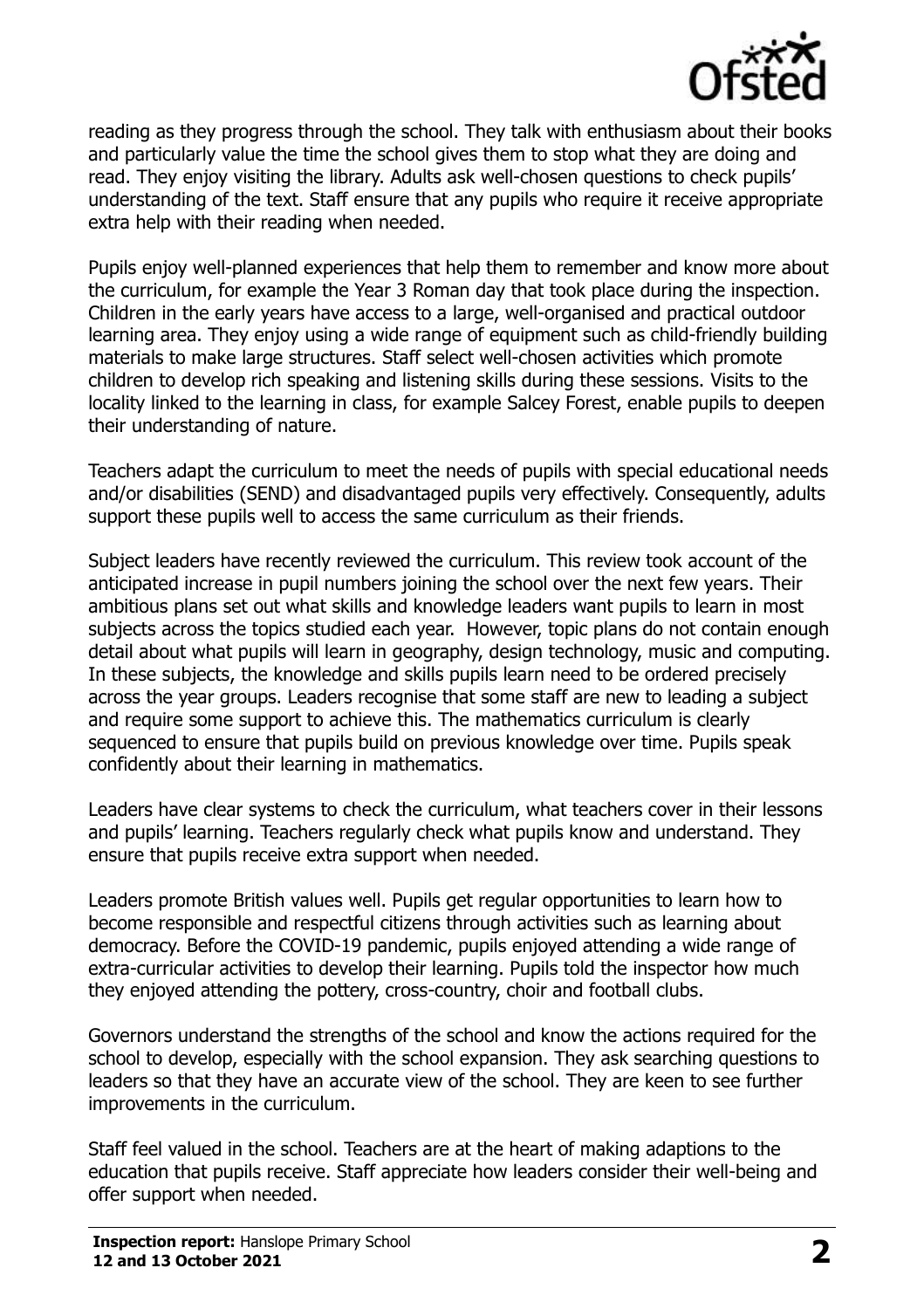

In discussion with the headteacher, the inspector agreed that the quality of the curriculum in geography, design technology, music and computing may usefully serve as a focus for the next inspection.

# **Safeguarding**

The arrangements for safeguarding are effective.

Staff are vigilant in keeping pupils safe. Leaders have robust systems to check that adults in the school are suitable for working with pupils. Staff receive regular and appropriate training. This helps to promote a culture of vigilance where staff can recognise any early signs of potential harm to pupils. Leaders ensure that record-keeping accurately captures concerns and the support given, with any follow up required. Leaders work closely with other agencies to support pupils at risk of harm.

Pupils told the inspector they felt safe and well looked after. Pupils learn how to keep themselves safe. For example, they can confidently explain how to stay safe online.

# **What does the school need to do to improve?**

# **(Information for the school and appropriate authority)**

■ Subject leaders redesigned the curriculum for September 2021 to better meet the needs of the pupils. Their development of the curriculum is not yet complete across all subjects. As a result, subject leaders and teachers are not identifying within the topics precisely what knowledge and skills pupils should know in geography, design technology, music and computing. Leaders need to ensure that subject leaders and teachers receive the training and support to refine and deliver their curriculum plans.

# **Background**

When we have judged a school to be outstanding, we will then normally go into the school about once every four years to confirm that the school remains outstanding. This is called a section 8 inspection of a good or outstanding school, because it is carried out under section 8 of the Education Act 2005. We do not give graded judgements on a section 8 inspection. However, if we find evidence that a school would now receive a higher or lower grade, then the next inspection will be a section 5 inspection. Usually this is within one to two years of the date of the section 8 inspection. If we have serious concerns about safeguarding, behaviour or the quality of education, we will deem the section 8 inspection as a section 5 inspection immediately.

This is the first section 8 inspection since we judged the school to be outstanding in January 2016.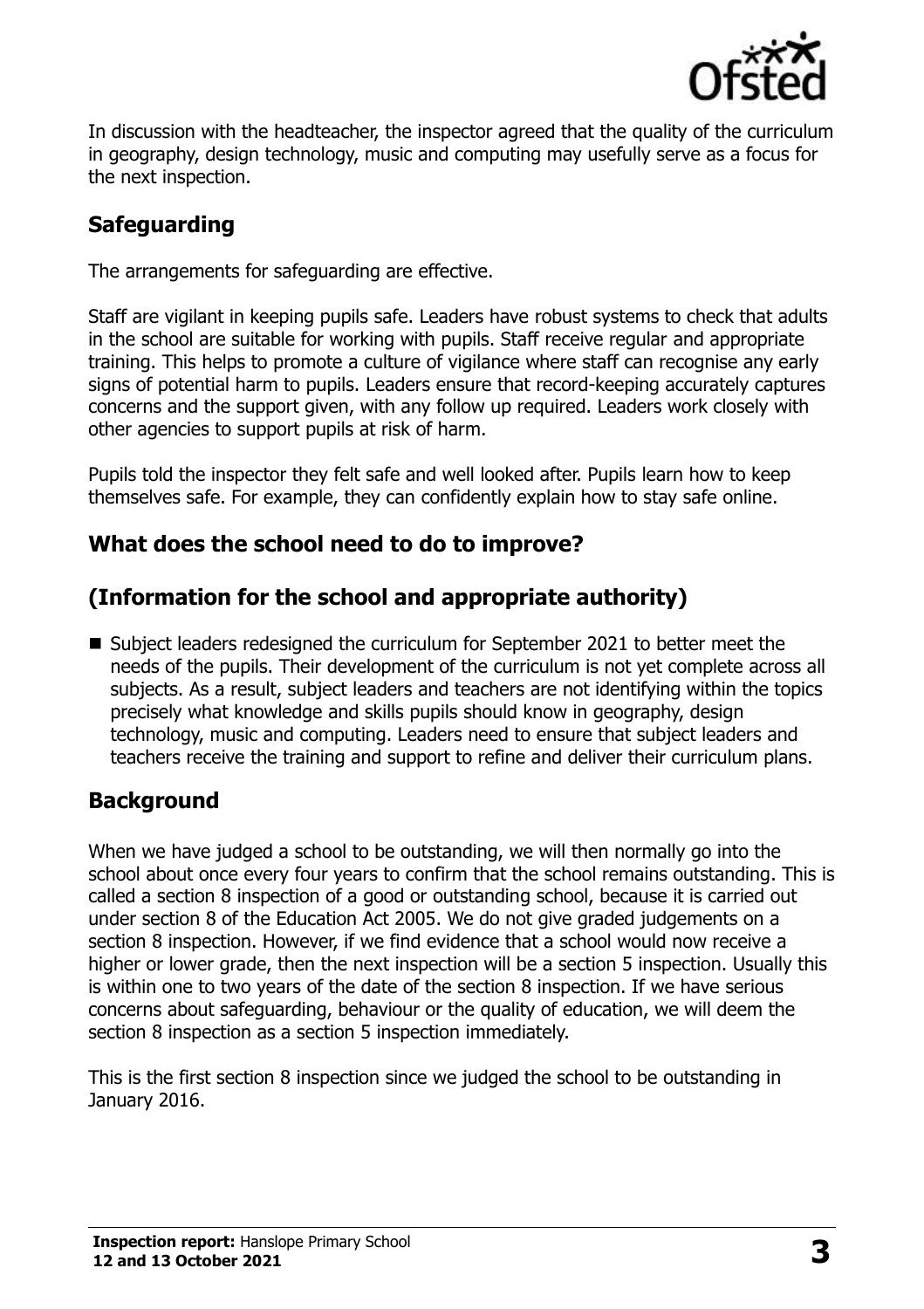

#### **How can I feed back my views?**

You can use [Ofsted Parent View](https://parentview.ofsted.gov.uk/) to give Ofsted your opinion on your child's school, or to find out what other parents and carers think. We use information from Ofsted Parent View when deciding which schools to inspect, when to inspect them and as part of their inspection.

The Department for Education has further [guidance](http://www.gov.uk/complain-about-school) on how to complain about a school.

If you are the school and you are not happy with the inspection or the report, you can [complain to Ofsted.](https://www.gov.uk/complain-ofsted-report)

#### **Further information**

You can search for [published performance information](http://www.compare-school-performance.service.gov.uk/) about the school.

In the report, '[disadvantaged pupils](http://www.gov.uk/guidance/pupil-premium-information-for-schools-and-alternative-provision-settings)' refers to those pupils who attract government pupil premium funding: pupils claiming free school meals at any point in the last six years and pupils in care or who left care through adoption or another formal route.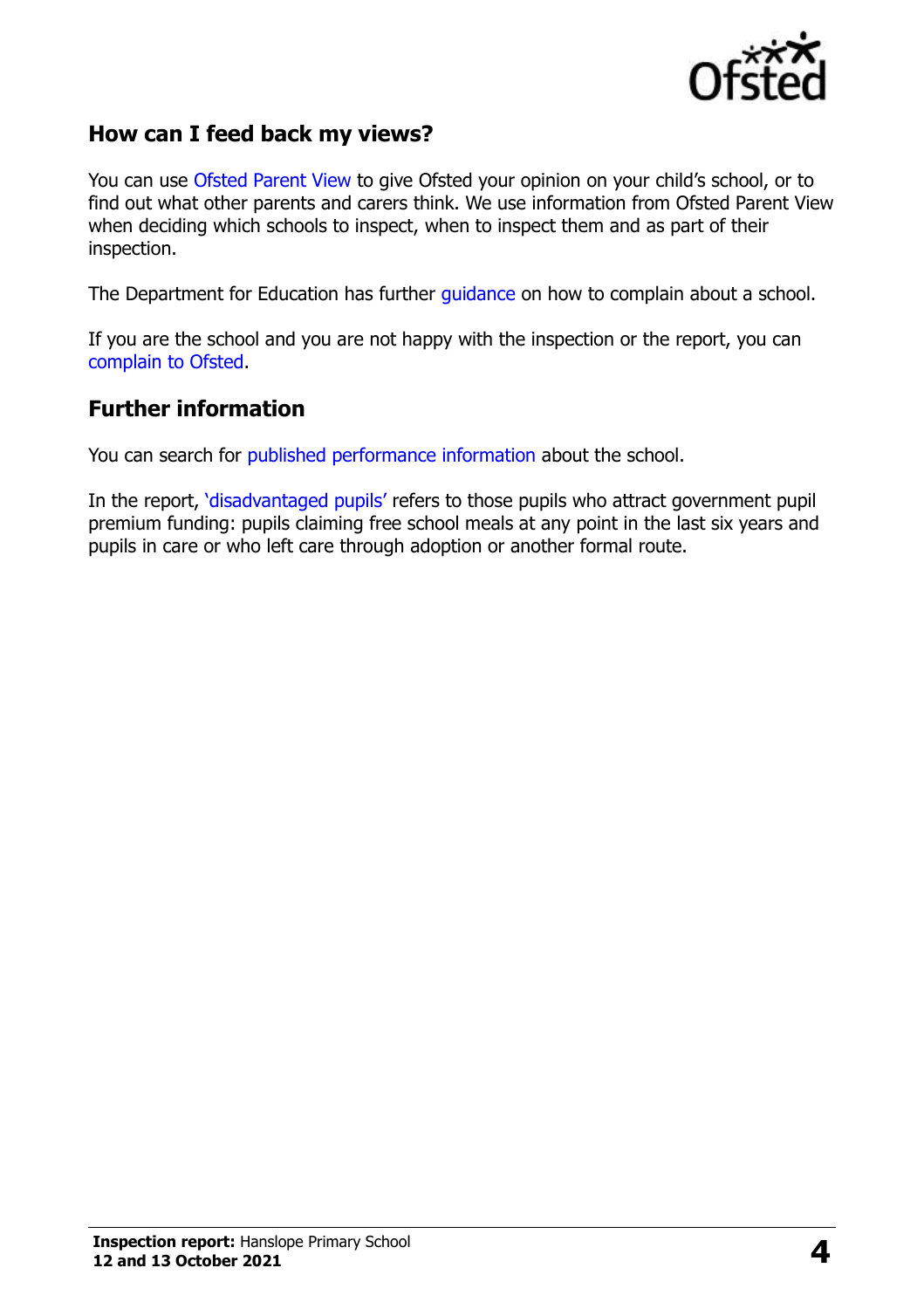

### **School details**

| Unique reference number             | 110230                                                                  |
|-------------------------------------|-------------------------------------------------------------------------|
| <b>Local authority</b>              | Milton Keynes                                                           |
| <b>Inspection number</b>            | 10199497                                                                |
| <b>Type of school</b>               | Primary                                                                 |
| <b>School category</b>              | Community                                                               |
| Age range of pupils                 | 4 to 11                                                                 |
| <b>Gender of pupils</b>             | Mixed                                                                   |
| Number of pupils on the school roll | 257                                                                     |
| <b>Appropriate authority</b>        | The governing body                                                      |
| <b>Chair of governing body</b>      | Nigel Stacey                                                            |
| <b>Headteacher</b>                  | Ryan Brown                                                              |
| Website                             | www.hanslopeschool.co.uk                                                |
| Date of previous inspection         | 14-15 January 2016, under section 8 of the<br><b>Education Act 2005</b> |

# **Information about this school**

- Hanslope Primary is smaller than the average sized primary school.
- The school is currently undergoing additional building work to accommodate more pupils.
- The school does not use any alternative provision.

#### **Information about this inspection**

- This was the first routine inspection the school received since the COVID-19 pandemic began. The inspector discussed the impact of the pandemic with school leaders and has taken that into account in their evaluation.
- During this inspection, the inspector met with the headteacher and interim deputy headteacher. He spoke with members of the governing body and a representative of the local authority.
- The inspector carried out deep dives in reading, mathematics and design technology. As part of these, the inspector met with subject leaders, looked at curriculum plans,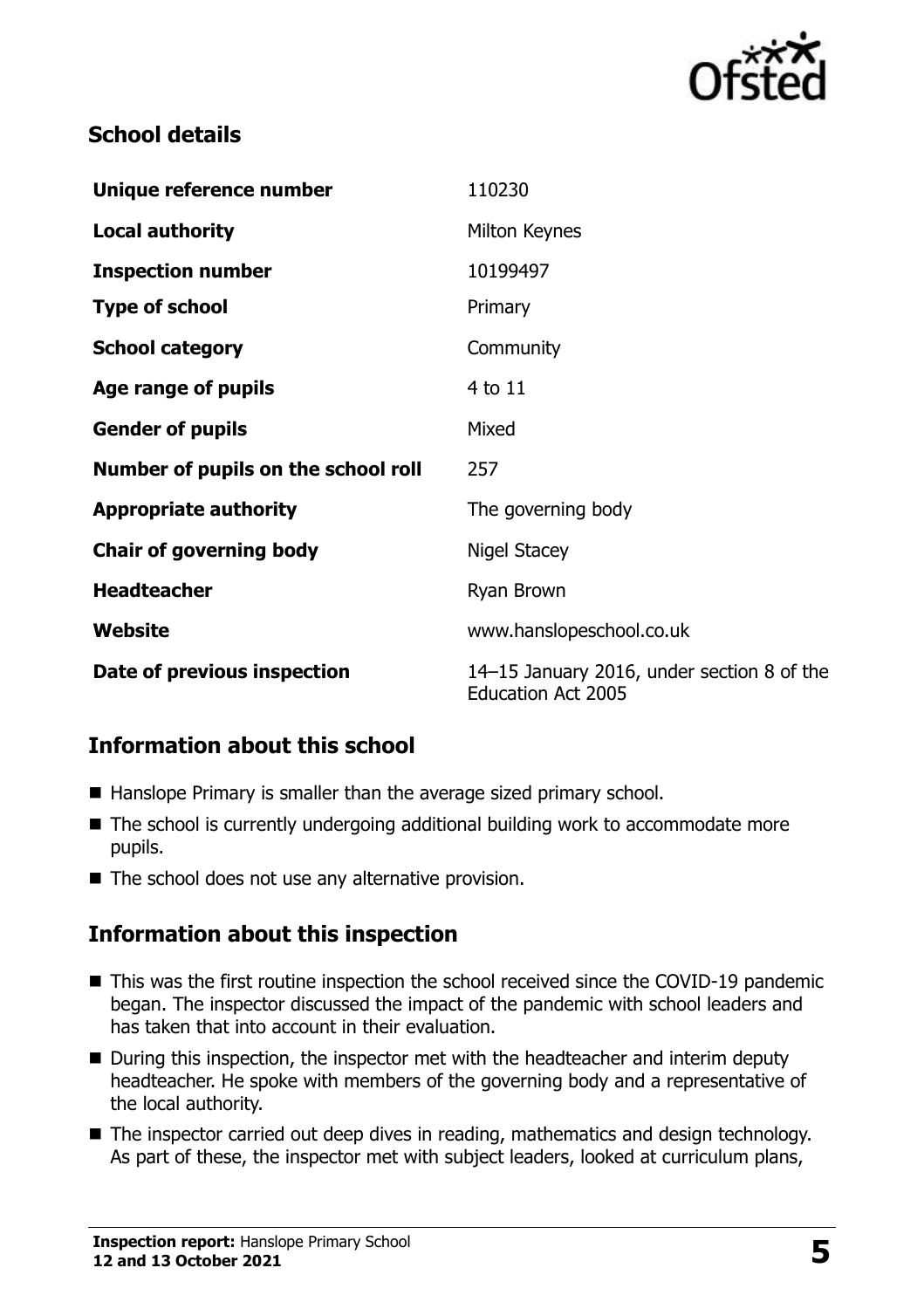

visited a sample of lessons, spoke to teachers, spoke to some pupils about their learning and looked at samples of pupils' work.

- The inspector also examined curriculum plans and spoke to leaders about some other subjects.
- Responses to the Ofsted Parent View questionnaire and free-text comments were considered.
- To evaluate the effectiveness of the safeguarding arrangements in the school, the inspector spoke to members of staff and pupils. He met with the designated safeguarding lead to discuss the school's policies and procedures. During these meetings, records were scrutinised, including those relating to the safer recruitment of staff. Case files were sampled to explore how the school identifies and supports pupils at risk of harm. The inspector also spoke with a range of pupils and staff to evaluate the school's safeguarding culture.

#### **Inspection team**

Darren Aisthorpe, lead inspector **Ofsted Inspector**